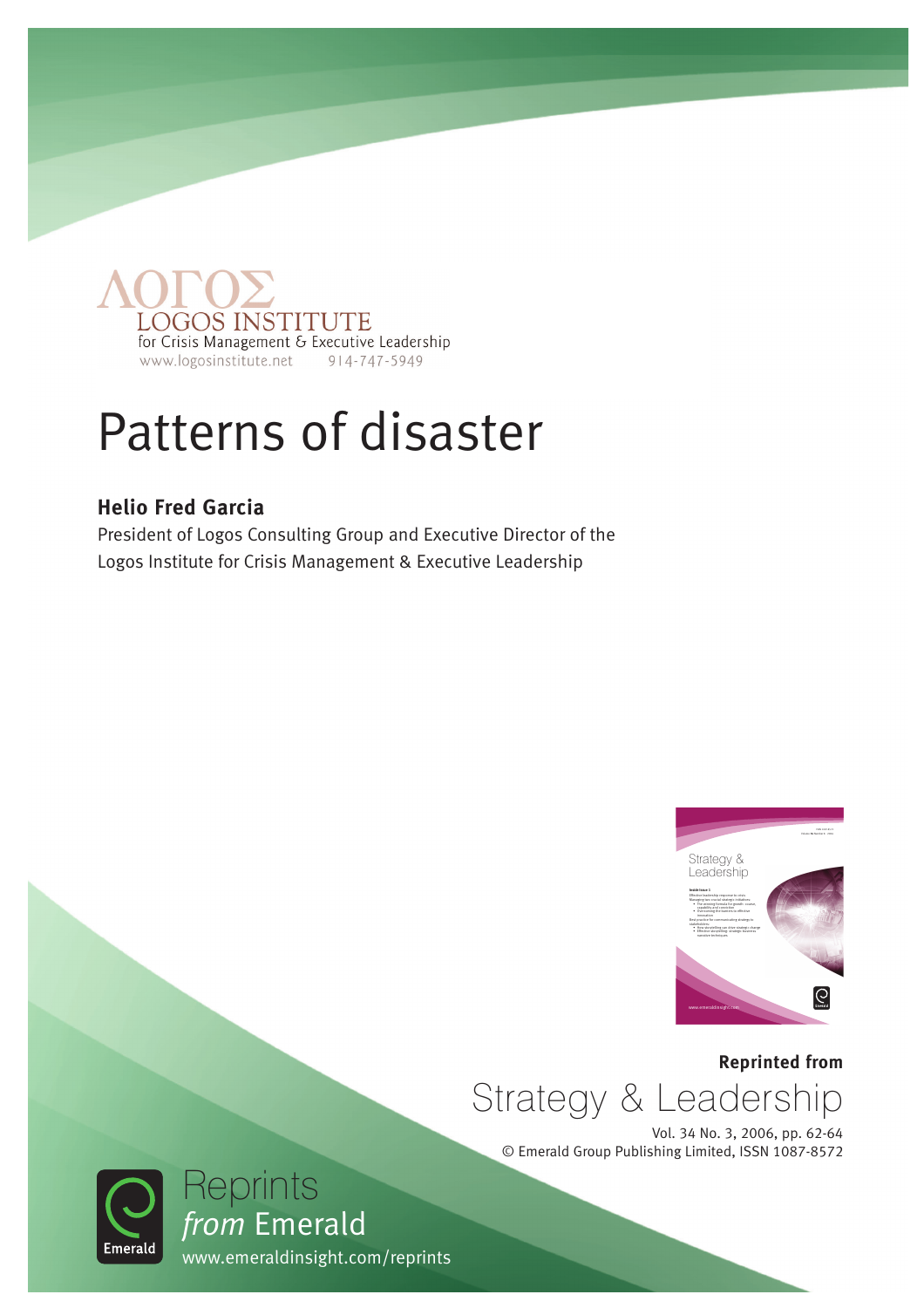# The strategist's bookshelf

### Patterns of disaster

Helio Fred Garcia

Helio Fred Garcia is the president of the crisis management firm Logos Consulting Group (hfgarcia@logosconsulting.net), and executive director of the Logos Institute for Crisis Management & Executive Leadership. His book, Reputation Management, written with John Doorley, will be published by Routledge later this year. His article ''Effective Leadership Response to Crisis'' appeared in Vol. 34, No.1 of Strategy & Leadership (January/February 2006).



#### Will Your Next Mistake Be Fatal? Avoiding the Chain of Mistakes that Can Destroy Your **Organization**

Robert E. Mittelstaedt, Jr, Wharton School Publishing, 2005, ISBN # 0-13-191364-6

Will Your Next Mistake Be Fatal? by Robert E. Mittelstaedt, Jr focuses on patterns that he calls mistake chains. These are predictable sequences of human inattention to signals that indicate something is amiss. As the incremental mistakes combine they compound, and the result can be crises that put the franchise at risk.

Mittelstaedt is Dean and Professor of the W.P. Carey School of Business, Arizona State University, and former Vice Dean and Director of the Aresty Institute of Executive Education at the Wharton School of Business, University of Pennsylvania. He has written an important book that puts leaders on notice that they have both more control of and more responsibility for their organizations' destinies than they may imagine. Mistakes don't just happen; they're allowed to happen, sequentially, and with increasing severity.

Mittelstaedt provides an encyclopedic review of mistake chains, including errors of strategy, execution, and culture. He uses examples ranging from the Titanic to Enron; from plane crashes and space shuttle disasters to strategic blunders by Xerox, American Express, and

McDonalds. He notes that physical disasters have root causes that are similar to management blunders. Although the specifics may be different, the human behaviors, interpersonal dynamics, and preconceived notions play out in similar ways. He writes, ''mistakes, both in business and nonbusiness settings across industries, reveal patterns that are so repetitive that every manager should recognize them as potential red flags.''

Such mistake chains often involve some combination of the following:

- **Failure to correct a seemingly** minor or isolated problem.
- A subsequent problem that compounds the effect of the initial problem.
- An ineffective corrective action.
- $\blacksquare$  Disbelief that the situation is getting out of hand.
- Denial (or self-denial) about the truth of what's happening.
- **B** Sudden recognition that an extreme situation exists and is out of control.
- $\blacksquare$  The ultimate disaster.

Mittelstaedt's examples help readers learn the patterns that lead to bad trouble. He shows how pilots' inattention to flying a plane while trying to figure out whether they had a landing gear problem led to a preventable crash; how Coca-Cola's inattention to its customers led to a self-administered black eye when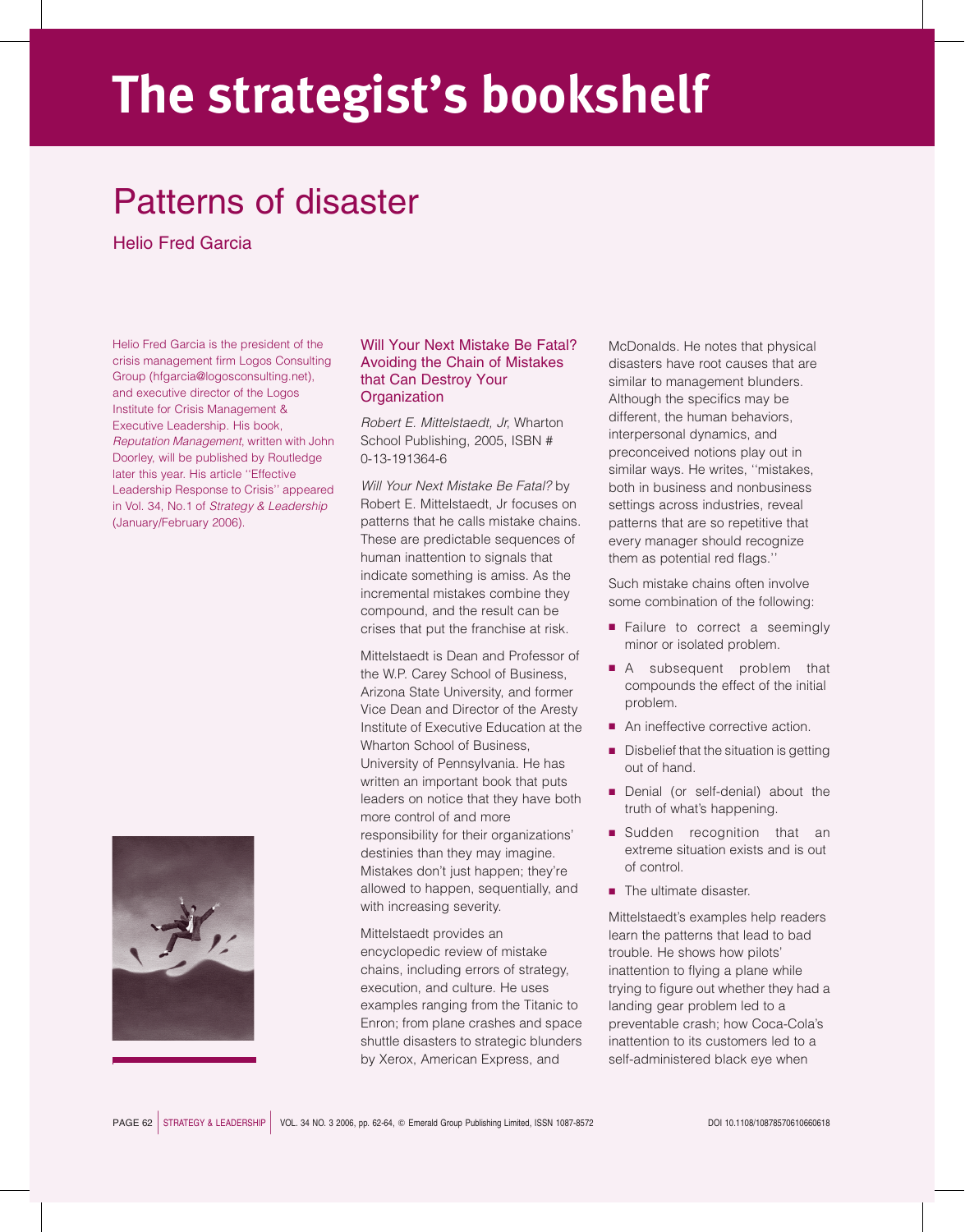consumers protested the sudden elimination of their favorite product; how both Ford and Firestone missed critical signals that safety problems put customers' lives at risk; and how Xerox failed to capitalize on its development of the computer mouse and other technologies that Apple and others subsequently harnessed to produce easy-to-use portable computers. And he shows how each of these (and dozens of others) shares common characteristics.

Mittelstaedt introduces a process he calls M<sup>3</sup>, or Managing Multiple Mistakes.  $M<sup>3</sup>$  is based on the observation that nearly all serious accidents, both physical and management, are the result of more than one mistake.  $M<sup>3</sup>$  aims to break the chain of mistakes as early as possible, to prevent the damage that compound mistakes inevitably cause.

The earlier one can intervene and break the mistake chain, the easier it is to regain a successful course. But failure to break the chain causes the damage to increase exponentially. And problems that are initially operational, over time and unattended, become strategic mistakes. As in all crisis management, the first, and most effective, defense is vigilance. He notes, ''the greatest challenge in most organizations is not figuring out how to fix a problem but recognizing that there's a problem that needs to be fixed.''

Mittelstaedt notes that mental preparation is critical. Leaders and those they lead need to be taught to recognize patterns of mistakes and to extrapolate implications from other situations to their own. Among the factors that cause otherwise intelligent and successful leaders to miss predictable crises are:

- $\blacksquare$  Failure to believe information that is unwanted or that is inconsistent with their experience.
- **B** Failure to evaluate their own assumptions – about the

problem, their own abilities, their customers, their competitors, etc.

- **Previous successes that cause** leaders to believe in their own invulnerability – and that causes arrogance that interferes with effective decision making.
- Failure to communicate or listen to others both internal and external, who may be calling attention to early problems.
- **E** Lack of standard procedures, or failure to follow existing procedures.
- **Cultural barriers, that penalize** challenges to prevailing thinking, or that inhibit initiative and information-sharing.
- **B** Ignoring economic laws and cycles.
- Not internalizing lessons from prior failures.

Execution mistake chains often play out quickly, but strategy mistake chains unfold over time. One compelling example of a strategy mistake chain concerns Motorola. Over a span of 65 years Motorola was able to reinvent itself several times, and to weather changes of technology, competitors, and consumer preferences. But its wining streak was broken in the 1990s and early 2000s, as its revenues and return on equity declined significantly. Mittelstaedt recounts Motorola's case, and concludes with Motorola's mistake chain:

- **B** Ceding leadership in the cell phone sector to Nokia, which was able to transform cell phones in consumers' minds into fashion accessories.
- $\blacksquare$  Being slow to shift from analog to digital technologies, allowing Nokia and other upstarts to steal market share. Motorola also failed to recognize that customers like newer technologies because smaller phones use less power, and batteries last longer.
- **B** Losing money in the semiconductor business for several years as new market entrants commoditized the market.
- **Being unable to keep up with** demand for parts for new generation phones with color screens, thus allowing competitors to steal market share.
- **B** Relatively frequent CEO turnover after three decades of stable leadership.
- B Sinking a disproportionate amount of resources into the Iridium satellite phone business

Its Iridium satellite phone business had its own mistake chain:

- Too long a development lag from conception to announcement (10*þ* years) and from announcement to market (another 8 years).
- **Exaggerated** estimates of customer demand.
- **B** Unrealistic pricing: ranging from \$2 to \$7 per minute, with phones that cost \$2,500 plus monthly fees.
- Large capital requirements requiring complex financing.

These mistakes, which played out over years, were multiplied by each other, and put the company in a precarious position from which it is only now extricating itself. Similar patterns, largely resulting from being initially so successful that over time the firm developed cultural rigidity, eventually caused the company to miss important shifts in its markets; these conditions also existed at Kodak, Xerox, and other respected companies.

Mittelstaedt summarizes each chapter's insights at the end of the chapter, and lists all 38 insights in a separate section at the end. These insights, by themselves, are worth reading. Among the most compelling:

 $\blacksquare$  #2: Fly the airplane. Don't get so distracted by a minor problem that you forget to do your job.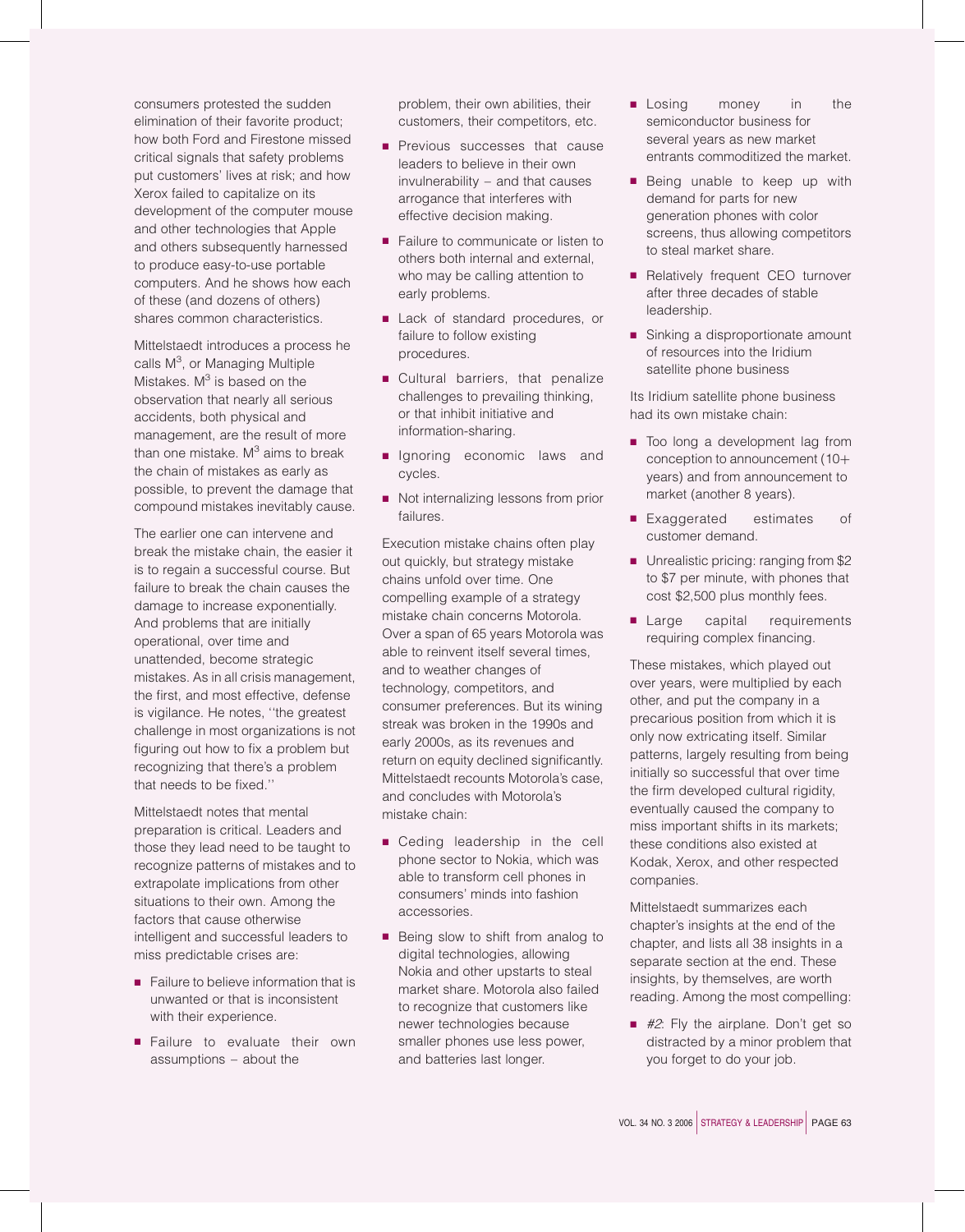- $\blacksquare$  #6. Make responsibilities clear. Mistakes are more likely to be caught and stopped when people know who's responsible for what.
- $\blacksquare$  #8. If something does not make sense or feels confused, STOP and figure out what's going on. In most of the examples, confusion was evident but left unaddressed. Mittelstaedt advises calling a ''time out'' to take stock.
- $\blacksquare$  #9. People are usually at the root of the problem. Even in technology failures, the chain of mistakes that contribute to or compound a technology breakdown can be traced to human decisions or inattention.
- $\blacksquare$  #16. A very successful business can blind you to opportunity. Success can produce arrogance, a sense of invulnerability, and an

inability to see both challenges and opportunities ahead.

- $\blacksquare$  #25. Believe the data. In case after case managers rationalized away warning signs. Repeated warnings were ignored that could have prevented disasters including Titanic, Three Mile Island, the space shuttles Challenger and Columbia, and more routine business calamities.
- #27. Train for the "can't happen" scenario. A mindset of invulnerability is dangerous.
- #28. Open your mind past your blinders. Perhaps the hardest insight to follow, it requires challenging assumptions and developing high degrees of self-awareness and situational awareness.

The Wall Street Journal's Business World columnist Holman Jenkins once warned, ''Organizations need defenses against their charismatic leaders. Otherwise such individuals can too readily bully or seduce others into supporting their vainglorious illusions[1].'' Mittelstaedt's book is one of these defenses. It helps leaders, and those they lead, see patterns that can have a profound impact on their organizations. And it helps them overcome individual or organizational arrogance and inertia to take control when it can do the most good.

#### **Note**

1. Holman Jenkins, Business World Column, The Wall Street Journal, August 19, 1998, page A19.